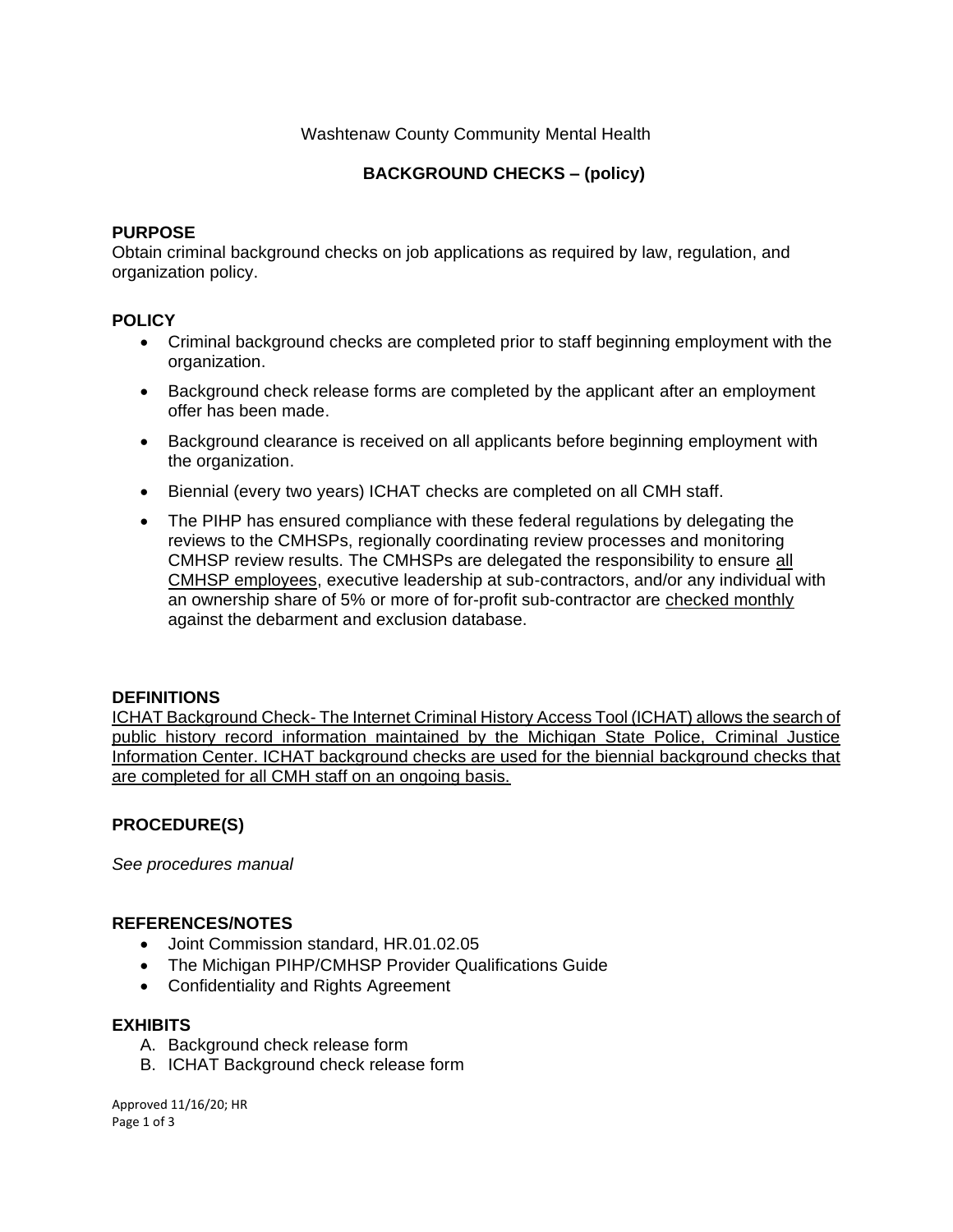#### Exhibit A- Background Check Release form

### **AUTHORIZATION AND RELEASE**

In connection with my application for employment with Washtenaw County, I understand that information may be requested as to my character, employment, including job performance and work habits, and other personal history. I further understand that you may be requesting information regarding my motor vehicle driving record history, workers' compensation claims, credit and criminal history, and other public records. I agree that any false information in support of my application may subject me to discharge at any time during my employment.

I hereby authorize and release from all liability without reservation, Washtenaw County, and any Law Enforcement Agency, administrator, state/federal agency, institution, employers, prior and present, insurance company or person gathering or furnishing the above information.

A photographic or FAX copy of this authorization may be determined to be the equivalent of the original.

\*Please provide a clear copy of your Michigan State driver's license. Completed forms to be emailed to CMH HR at testorellin@ewashtenaw.org.

| Name:                   | Other Names(s):           |  |
|-------------------------|---------------------------|--|
| Date of Birth:          | <b>Social Security #:</b> |  |
| Driver's License #:     |                           |  |
| State Issued:           |                           |  |
| <b>Current Address:</b> | <b>Previous Address:</b>  |  |
| Street 1:               | Street 1:                 |  |
| Street 2:               | Street 2:                 |  |
| City:                   | <b>Previous City:</b>     |  |
| State:                  | <b>Previous State:</b>    |  |
| Zip Code:               | <b>Previous Zip Code</b>  |  |
| Signature:              | Date:                     |  |

(Section Below to be Completed by CMH HR)

 $\boxed{\times}$  Package A

**Program (Circle One):** 

|                        |  |  | Access/Crisis Admin Adult MI Customer Service DD Docs/Psych Integrated Health Youth & Family |  |
|------------------------|--|--|----------------------------------------------------------------------------------------------|--|
| <b>Hiring Manager:</b> |  |  |                                                                                              |  |

**Hiring Manger Phone:** 

Approved 11/16/20; HR Page 2 of 3